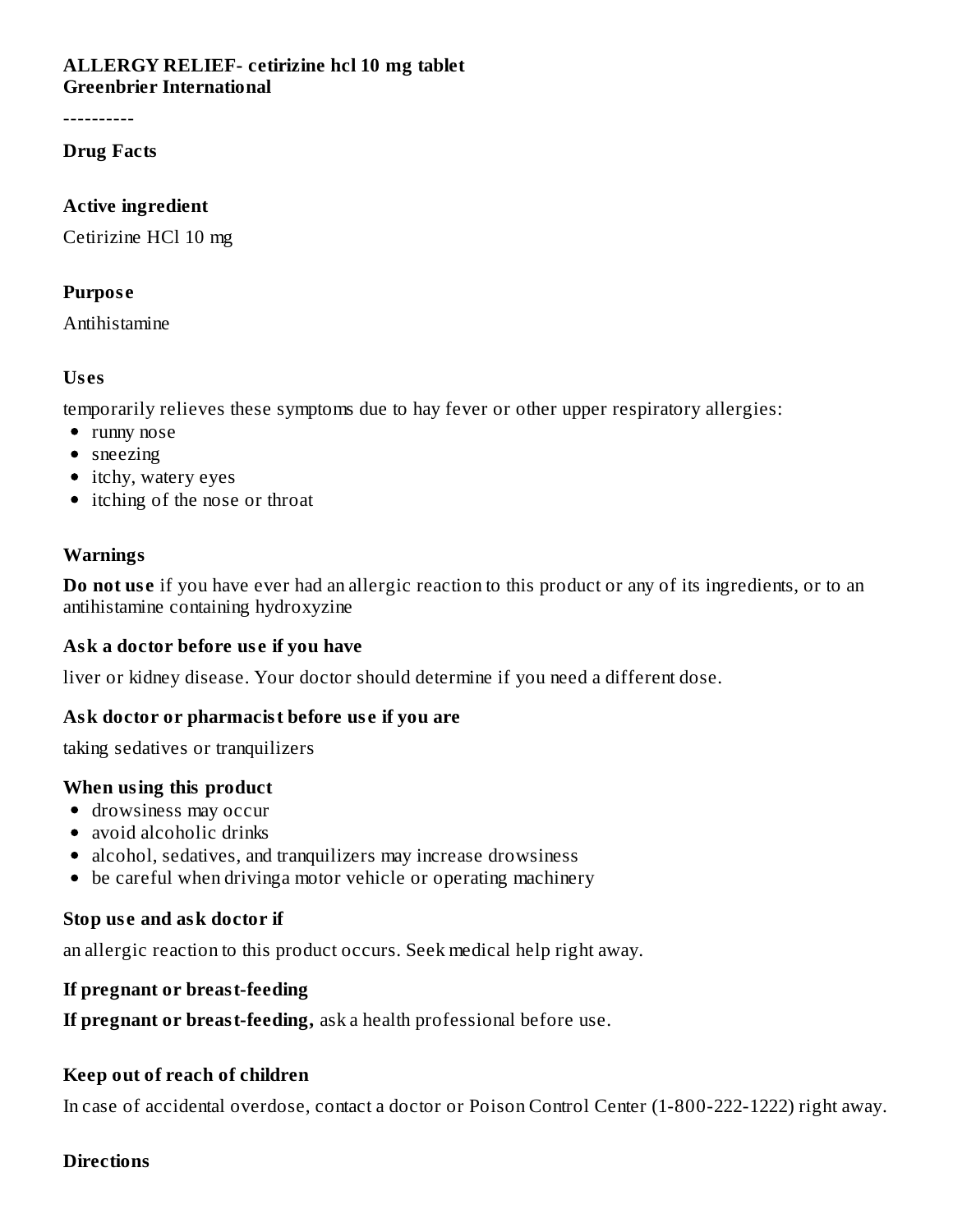- **Adults and children 6 years and over:**
- one 10mg tablet once daily; do not take more than one 10mg tablet in 24 hours. A 5mg product may be appropriate for less severe symptoms
- **Adults 65 years and over:** ask a doctor
- **Children under 6 years of age:** ask a doctor
- **Consumers with liver or kidney dis eas e:** ask a doctor

#### **Other information**

- store between 20°C to 25°C (68°F to 77°F)
- do not use if blister unit is broken or torn

## **Inactive Ingredients**

colloidal silicon dioxide, croscarmellose sodium, hypromellose, lactose monohydrate, magnesium stearate, microcrystalline cellulose, polyethylene glycol, titanium dioxide

## **Questions or comments?**

Call toll free 1-888-952-0050

## **Manufactured for**

A&Z Pharmaceutical, Inc. Hauppauge, NY 11788

#### **Package/Label Principal Display Panel**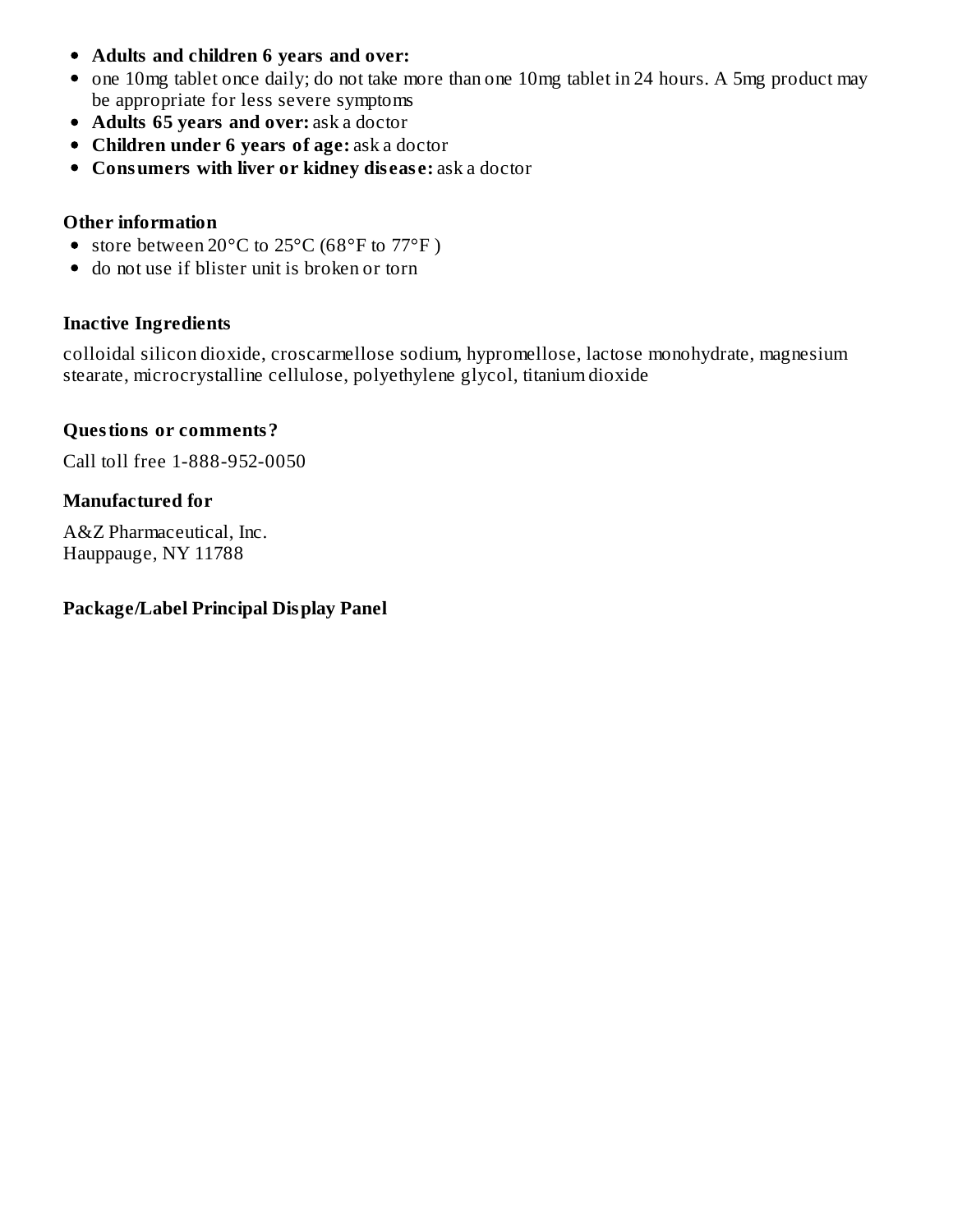|                                                                                                                                                                                                                              | <b>Questions or comments?</b> Call toll free 1-888-952-0050 |  |  |  |  |
|------------------------------------------------------------------------------------------------------------------------------------------------------------------------------------------------------------------------------|-------------------------------------------------------------|--|--|--|--|
| microcrystalline cellulose, polyethylene glycol, titanium dioxide<br>colloidal silicon dioxide, croscarmellose sodium, hypromellose, lactose monohydrate, magnesium stearate,<br>зџиәјрәлбиі әлдовиј<br>panunuoo) spoey bnug |                                                             |  |  |  |  |
|                                                                                                                                                                                                                              |                                                             |  |  |  |  |
| m store between 20°C and 25°C (68°F to 77°F) m do not use if blister unit is broken or torn<br>Other information                                                                                                             |                                                             |  |  |  |  |
| ask a doctor                                                                                                                                                                                                                 | Consumers with liver or kidney disease                      |  |  |  |  |
| ask a doctor                                                                                                                                                                                                                 | Children under 6 years of age                               |  |  |  |  |
| ask a doctor                                                                                                                                                                                                                 | Adults 65 years and over                                    |  |  |  |  |
| hours. A 5mg product may be appropriate for less severe symptoms<br>one 10mg tablet once daily; do not take more than one 10mg tablet in 24                                                                                  | Adults and children 6 years and over<br>сиодоәла            |  |  |  |  |
| (1-800-222-1222) right away.<br>Keep out of reach of children. In case of accidental overdose, contact a doctor or Poison Control Center<br>If pregnant or breast-feeding, ask a health professional before use.             |                                                             |  |  |  |  |
| Stop use and ask a doctor if an allergic reaction to this product occurs. Seek medical help right away.                                                                                                                      |                                                             |  |  |  |  |
| increase drowsiness ■ pe caretul when driving a motor vehicle or operating machinery<br>When using this product ■ drowsiness may occur ■ avoid alcoholic drinks ■ alcohol, sedatives, and trandullizers may                  |                                                             |  |  |  |  |
| Ask a doctor or pharmacist before use if you are taking sedatives or tranguilizers                                                                                                                                           |                                                             |  |  |  |  |
| Ask a doctor before use if you have liver or kidney disease. Your doctor should determine if you need a different dose.                                                                                                      |                                                             |  |  |  |  |
| couraining p.yoxyzine<br>Do not use if you have ever had an allergic reaction to this product or any of its ingredients, or to an antihistamine<br>sbujujem                                                                  |                                                             |  |  |  |  |
|                                                                                                                                                                                                                              |                                                             |  |  |  |  |

Lationy nose Lauesting Elichy, watery eyes Eliching of the nose or throat<br>Lationy nose Laues and the Marie of the symptoms due to hay fever or other upper respiratory allergies:

snimstaininnA. **asod.ind** 

 $\Omega$ 

 $\overline{a}$  $\Omega$ ŏ ō

LB1614<br>R1218

Distributed by:<br>Greenbrier International, Inc.<br>500 Volvo Parkway, Chesapeake, VA 23320

*sige4 bnid* 

 $\mathsf{Lot}$ Exp:

(təldst nəsə ni) tnəibərgni əvitəA<br>Cetirizin Ingil 10mg, <sub>www</sub>.

THIS PRODUCT IS PACKAGED IN A TAMPER EVIDENT PACKAGE. **USE ONLY IF BLISTERS ARE INTACT.** 

Made in India

**KEEP OUTER CARTON FOR COMPLETE WARNINGS AND PRODUCT INFORMATION** 

\*This product is not manufactured or distributed by McNeil Consumer Healthcare, Inc., owner of the registered trademark Zyrtec®.

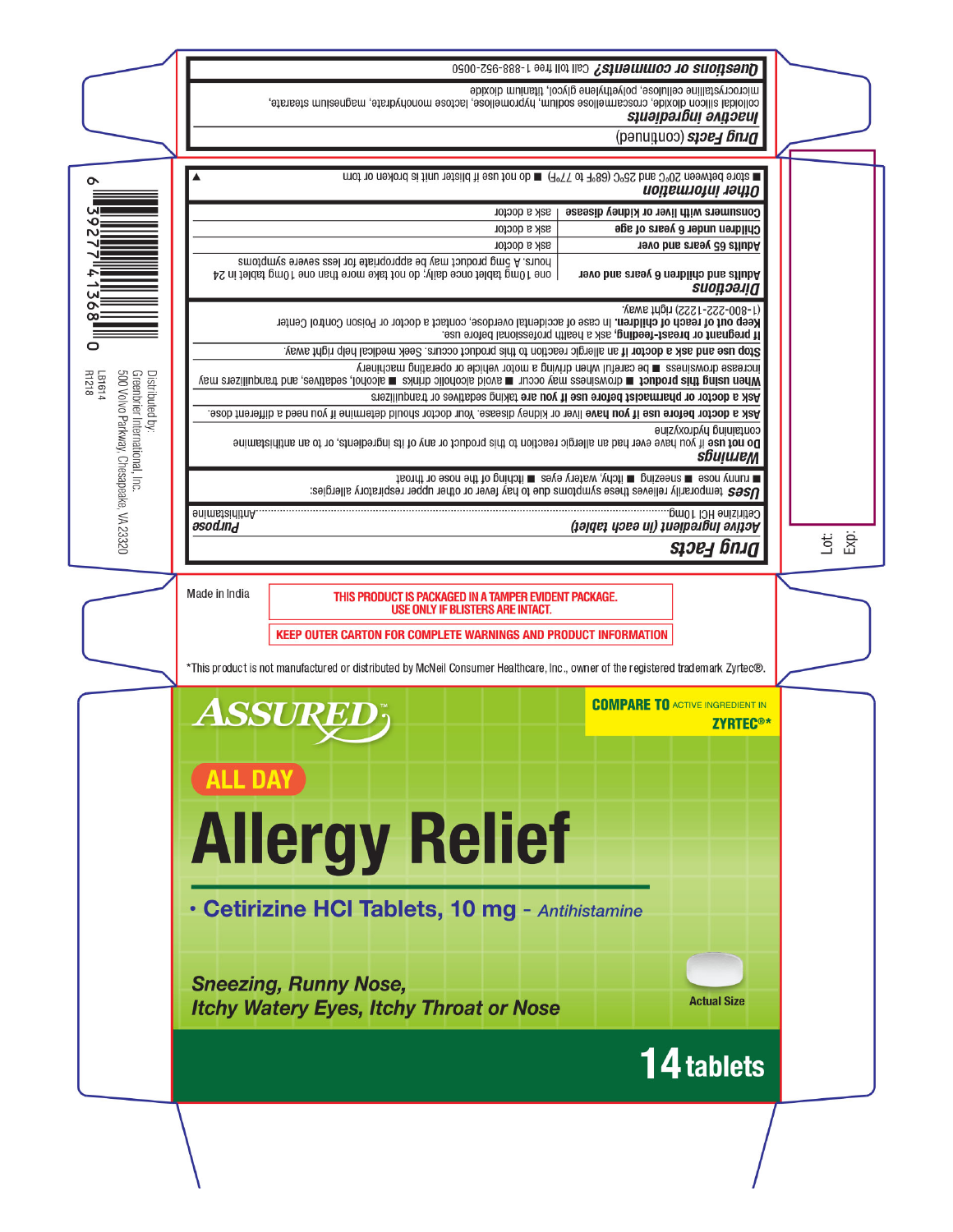| <b>Allergy Relief</b> |
|-----------------------|
|-----------------------|

| <b>ALLERGY RELIEF</b>                                     |                                        |                           |                                                         |                    |                   |                                                |                |     |                           |  |
|-----------------------------------------------------------|----------------------------------------|---------------------------|---------------------------------------------------------|--------------------|-------------------|------------------------------------------------|----------------|-----|---------------------------|--|
| cetirizine hcl 10 mg tablet                               |                                        |                           |                                                         |                    |                   |                                                |                |     |                           |  |
|                                                           |                                        |                           |                                                         |                    |                   |                                                |                |     |                           |  |
|                                                           | <b>Product Information</b>             |                           |                                                         |                    |                   |                                                |                |     |                           |  |
|                                                           | Product Type                           |                           | HUMAN OTC DRUG                                          | Item Code (Source) |                   |                                                | NDC:33992-3962 |     |                           |  |
|                                                           | <b>Route of Administration</b>         |                           | ORAL                                                    |                    |                   |                                                |                |     |                           |  |
|                                                           |                                        |                           |                                                         |                    |                   |                                                |                |     |                           |  |
|                                                           |                                        |                           |                                                         |                    |                   |                                                |                |     |                           |  |
|                                                           | <b>Active Ingredient/Active Moiety</b> |                           |                                                         |                    |                   |                                                |                |     |                           |  |
|                                                           |                                        |                           | <b>Ingredient Name</b>                                  |                    |                   | <b>Basis of Strength</b>                       |                |     | Strength                  |  |
| CETIRIZINE HYDROCHLORIDE (UNII: 640047KTOA) (CETIRIZINE - |                                        |                           |                                                         |                    | <b>CETIRIZINE</b> |                                                |                |     |                           |  |
|                                                           | UNII: YO 726 1ME24)                    |                           |                                                         |                    |                   | <b>HYDROCHLORIDE</b>                           |                |     | $10$ mg                   |  |
|                                                           |                                        |                           |                                                         |                    |                   |                                                |                |     |                           |  |
|                                                           |                                        |                           |                                                         |                    |                   |                                                |                |     |                           |  |
|                                                           | <b>Inactive Ingredients</b>            |                           |                                                         |                    |                   |                                                |                |     |                           |  |
|                                                           |                                        |                           | <b>Ingredient Name</b>                                  |                    |                   |                                                |                |     | Strength                  |  |
|                                                           | HYPROMELLOSES (UNII: 3NXW29V3WO)       |                           |                                                         |                    |                   |                                                |                |     |                           |  |
| LACTOSE MONOHYDRATE (UNII: EWQ57Q8I5X)                    |                                        |                           |                                                         |                    |                   |                                                |                |     |                           |  |
| MAGNESIUM STEARATE (UNII: 70097M6I30)                     |                                        |                           |                                                         |                    |                   |                                                |                |     |                           |  |
|                                                           |                                        |                           | CELLULOSE, MICRO CRYSTALLINE (UNII: OP1R32D61U)         |                    |                   |                                                |                |     |                           |  |
|                                                           |                                        |                           | POLYETHYLENE GLYCOL, UNSPECIFIED (UNII: 3WJQ0SDW1A)     |                    |                   |                                                |                |     |                           |  |
| TITANIUM DIO XIDE (UNII: 15FIX9V2JP)                      |                                        |                           |                                                         |                    |                   |                                                |                |     |                           |  |
| <b>SILICON DIO XIDE (UNII: ETJ7Z6 XBU4)</b>               |                                        |                           |                                                         |                    |                   |                                                |                |     |                           |  |
| CROSCARMELLOSE SODIUM (UNII: M28OL1HH48)                  |                                        |                           |                                                         |                    |                   |                                                |                |     |                           |  |
|                                                           |                                        |                           |                                                         |                    |                   |                                                |                |     |                           |  |
|                                                           |                                        |                           |                                                         |                    |                   |                                                |                |     |                           |  |
|                                                           | <b>Product Characteristics</b>         |                           |                                                         |                    |                   |                                                |                |     |                           |  |
| Color                                                     |                                        | <b>WHITE</b>              |                                                         |                    | <b>Score</b>      |                                                | 2 pieces       |     |                           |  |
| <b>Shape</b>                                              |                                        | RECTANGLE (pillow-shaped) |                                                         |                    | Size              |                                                | 9mm            |     |                           |  |
| Flavor                                                    |                                        |                           |                                                         |                    |                   | <b>Imprint Code</b>                            |                | G;4 |                           |  |
|                                                           | <b>Contains</b>                        |                           |                                                         |                    |                   |                                                |                |     |                           |  |
|                                                           |                                        |                           |                                                         |                    |                   |                                                |                |     |                           |  |
|                                                           |                                        |                           |                                                         |                    |                   |                                                |                |     |                           |  |
|                                                           | <b>Packaging</b>                       |                           |                                                         |                    |                   |                                                |                |     |                           |  |
| #                                                         | <b>Item Code</b>                       |                           | <b>Package Description</b>                              |                    |                   | <b>Marketing Start Date Marketing End Date</b> |                |     |                           |  |
|                                                           | 1 NDC:33992-3962-8 1 in 1 CARTON       |                           |                                                         |                    | 12/16/2014        |                                                |                |     |                           |  |
| $\mathbf{1}$                                              |                                        |                           | 14 in 1 BLISTER PACK; Type 0: Not a Combination Product |                    |                   |                                                |                |     |                           |  |
|                                                           |                                        |                           |                                                         |                    |                   |                                                |                |     |                           |  |
|                                                           |                                        |                           |                                                         |                    |                   |                                                |                |     |                           |  |
| <b>Marketing Information</b>                              |                                        |                           |                                                         |                    |                   |                                                |                |     |                           |  |
|                                                           | <b>Marketing Category</b>              |                           | <b>Application Number or Monograph Citation</b>         |                    |                   | <b>Marketing Start Date</b>                    |                |     | <b>Marketing End Date</b> |  |
| <b>ANDA</b>                                               |                                        | ANDA078317                |                                                         |                    | 12/16/2014        |                                                |                |     |                           |  |
|                                                           |                                        |                           |                                                         |                    |                   |                                                |                |     |                           |  |